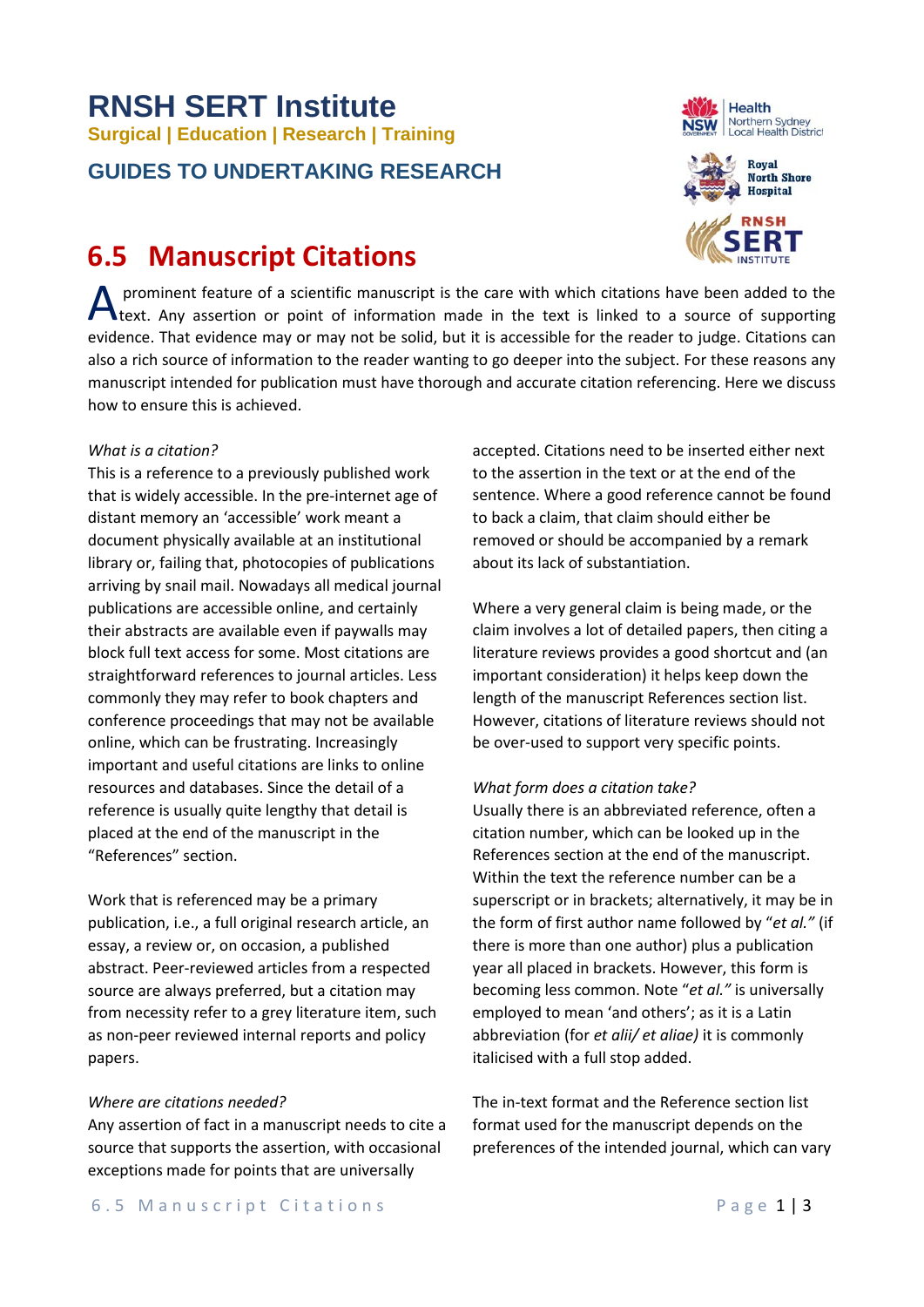widely, so the journal "Instructions to Authors" needs to be consulted.

#### *Checking references*

It is important not to use an inappropriate citation, so cited papers need to be checked with care, i.e., the referenced paper (or at least its abstract) should be read. It can be dangerous to rely on a paper title alone to indicate its content, although for very obscure or old papers there may be little alternative. The details of the citation itself must also be accurate, which is not difficult to ensure with digital resources.

#### *How to find sources to cite*

It is useful for citations to be inserted into the text as the text is composed, because if an assertion of fact is made which later becomes central to the manuscript narrative then it will cause embarrassment later if the source cannot be found. Virtually all journal publications can be found at the NBCI PubMed resource<sup>1</sup> (which accesses the Medline bibliographic database), and careful and wide-ranging searches should be undertaken. Note that the unique Pubmed ID number (PMID) for a publication is a compact and foolproof way to locate the reference later on, unless the publication comes from outside the biomedical field.

Note that aside from PubMed there are also commercial databases like Web of Science, Scopus and Proquest that cover a wider range of subjects (i.e., more than just biomedical) and these which have their own accession conventions.

#### *Deciding which publications to cite*

There are no certain rules on deciding appropriateness of a citation, but there are some expectations and rules of thumb. A general statement is often best supported by published reviews, while a specific statement is best supported by a citation (or two) of research papers that directly provide support. Ideally, and that support should be evident in their abstract as that is most accessible. An obscure or doubtful publication should not be chosen over a more reputable one, and here it is useful to consult published reviews to identify which are the seminal papers in the field. Withdrawn publications should not be cited. Where

no citation can be identified this may indicate a knowledge gap that could be commented on.

#### *Inserting citations into text*

Putting references into text can be a fiddle since the software that does it tends to be clunky and needs time to master. Until recently the most common types of reference manager software were proprietary programs such as Reference Manager (discontinued 2015; Thompson Reuters), SciRef (now version 1.5; Scientific Programs) and EndNote (now version X9; Clarivate Analytics) that search for and download PubMed data then link it directly to text in MS Word documents. There are now alternative managers available, and some are free, such as Zotero (New Media). LaTex publishers (usually free or freemium model) such as Overleaf.com enable insertion and formatting of intext and end-text references using a coding approach. These are increasingly useful as they can take in and format records that can be obtained with minimal hassle from PubMed.

#### *Formatting of reference lists*

Reference formatting has always been a nuisance since there are so many ways that journals can cite articles. For any manuscripts the instructions to authors should be consulted and followed carefully. Templates for particular journals are often available in reference manager software, however it is not unusual for these to be wrong or out of date so should be verified that their output resembles what appears in the journal. A common type of reference list is the so-called Harvard System but, annoyingly, no definitive standard for this system exists. For journals a typical format is Author list (in comma separated surname - first name – initials order), year, article title, journal title, volume, issue, page number and DOI.

Citation conventions can be quickly grasped and become such second nature when writing documents that it becomes hard to write a document without at least one reference.

[1 www.ncbi.nlm.nih.gov/pubmed](http://www.ncbi.nlm.nih.gov/pubmed)